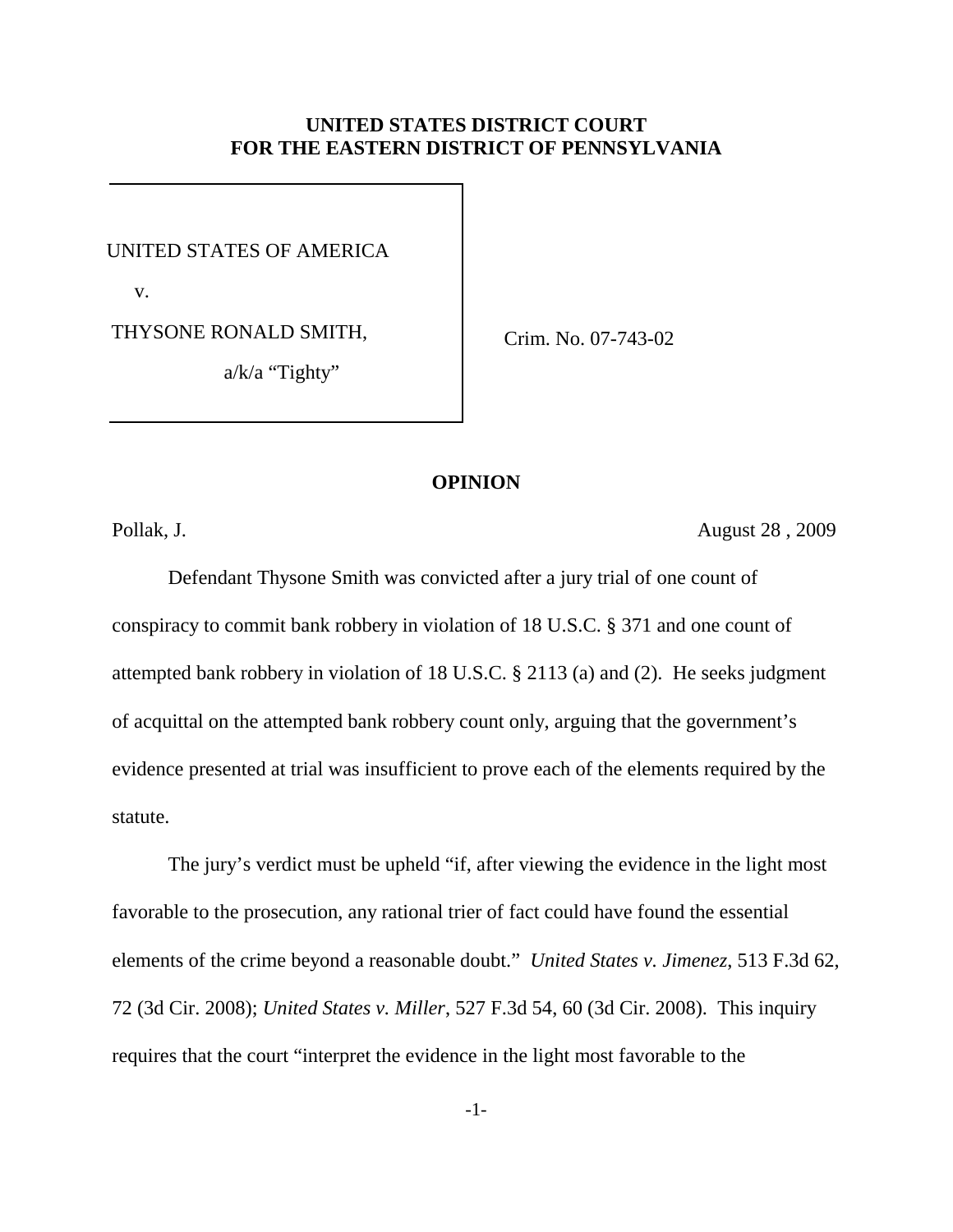government as the verdict winner, and do[es] not weigh evidence or determine the credibility of witnesses in making [its] determination." *Id.* (citations and internal quotation marks omitted).

#### **A. Evidence Presented At Trial**

The evidence relating to the attempted bank robbery count, viewed in the light most favorable to the government (as the verdict winner), was as follows: On the morning of May 14, 2008, Corporal Joseph Mellon, a Springfield Township police officer in Montgomery County, Pennsylvania on routine patrol in the Township saw a dark colored Chrysler LHS sedan with darkly tinted windows parked near the Commerce Bank at 1240 Bethlehem Pike. Corporal Mellon ran the plate number he observed on the Chrysler and noted that the tag did not match the vehicle's registered tag. He turned on his patrol lights, parked behind the Chrysler, got out of his police vehicle, and approached the car. Corporal Mellon noted that the Chrysler's two occupants were fully reclined in their seats, were wearing multiple layers of clothing, and had with them a large black bag, black wool full-face ski masks, black gloves, and four cell phones. Corporal Mellon arrested them and sought a search warrant for the vehicle. That search resulted in the discovery of another glove and face mask, a screw driver, and two BB guns resembling semiautomatic weapons. Defendant Smith, the passenger of the Chrysler, was subsequently charged with and convicted of attempted bank robbery and conspiracy to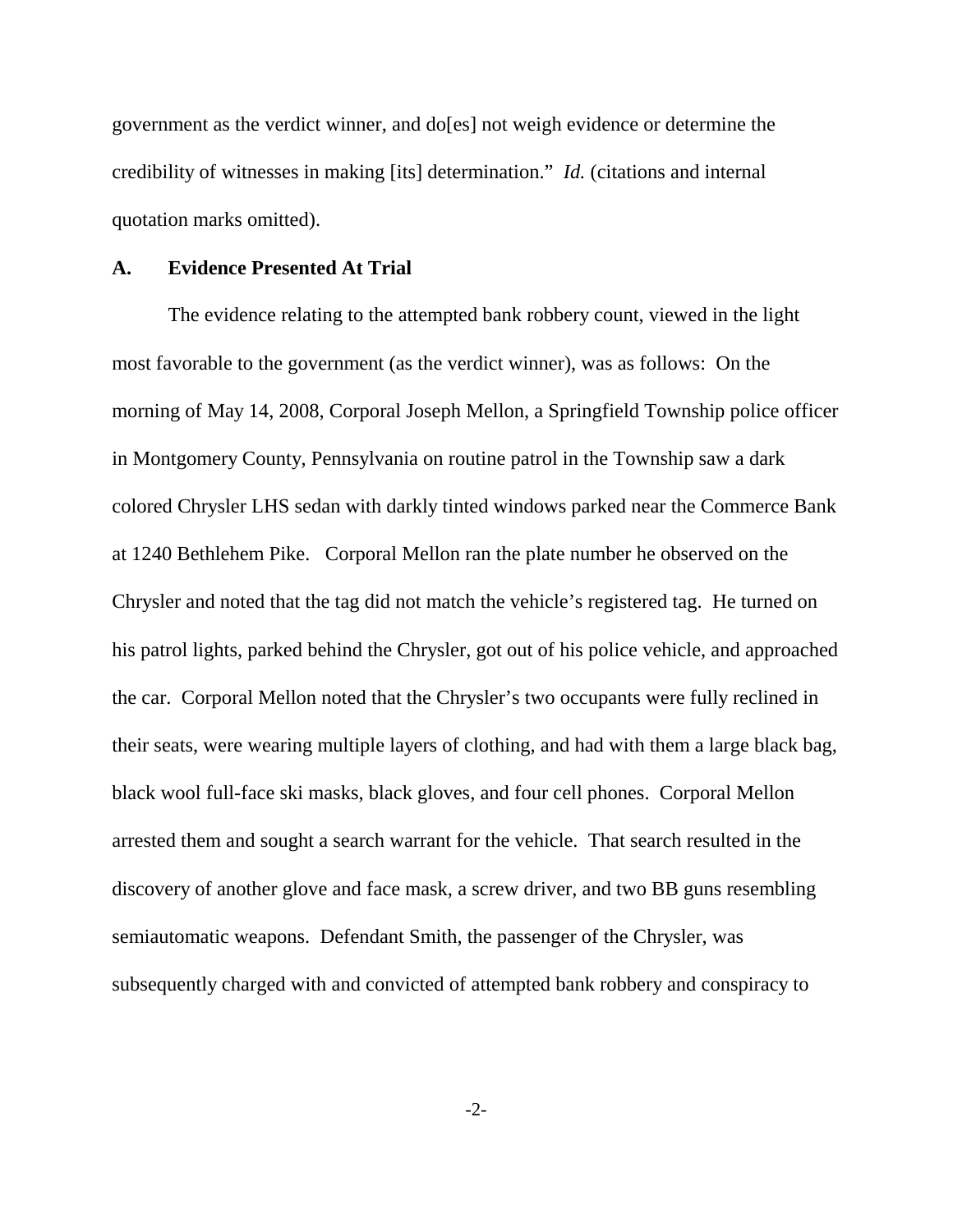commit bank robbery. 1

# **B. 18 U.S.C. § 2113(a)**

The question before the court is whether these facts provide sufficient evidence to

prove each of the elements of attempted bank robbery within the meaning of 18 U.S.C. §

2113(a). The statutory language provides:

Whoever, by force and violence, or by intimidation, takes, or attempts to take, from the person or presence of another, or obtains or attempts to obtain by extortion any property or money or any other thing of value belonging to, or in the care, custody, control, management, or possession of, any bank, credit union, or any savings and loan association; or

Whoever enters or attempts to enter any bank, credit union, or any savings and loan association, or any building used in whole or in part as a bank, credit union, or as a savings and loan association, with intent to commit in such bank, credit union, or in such savings and loan association, or building, or part thereof, so used, any felony affecting such bank, credit union, or such savings and loan association and in violation of any statute of the United States, or any larceny--

Shall be fined under this title or imprisoned not more than twenty years, or both.

The precise issue before the court is whether a conviction under the first paragraph

of this statute requires proof of the use of actual force or intimidation. Put another way,

the question addresses the scope of the term "attempt": may it apply only to a taking, or

may it also apply to, and hence qualify, the use of force, violence, or intimidation,

<sup>&</sup>lt;sup>1</sup>The driver of the car, Lawrence Edward Brown, was also charged with attempted bank robbery based on this arrest. The two cases were severed for trial, and the instant motion is on behalf of defendant Smith only.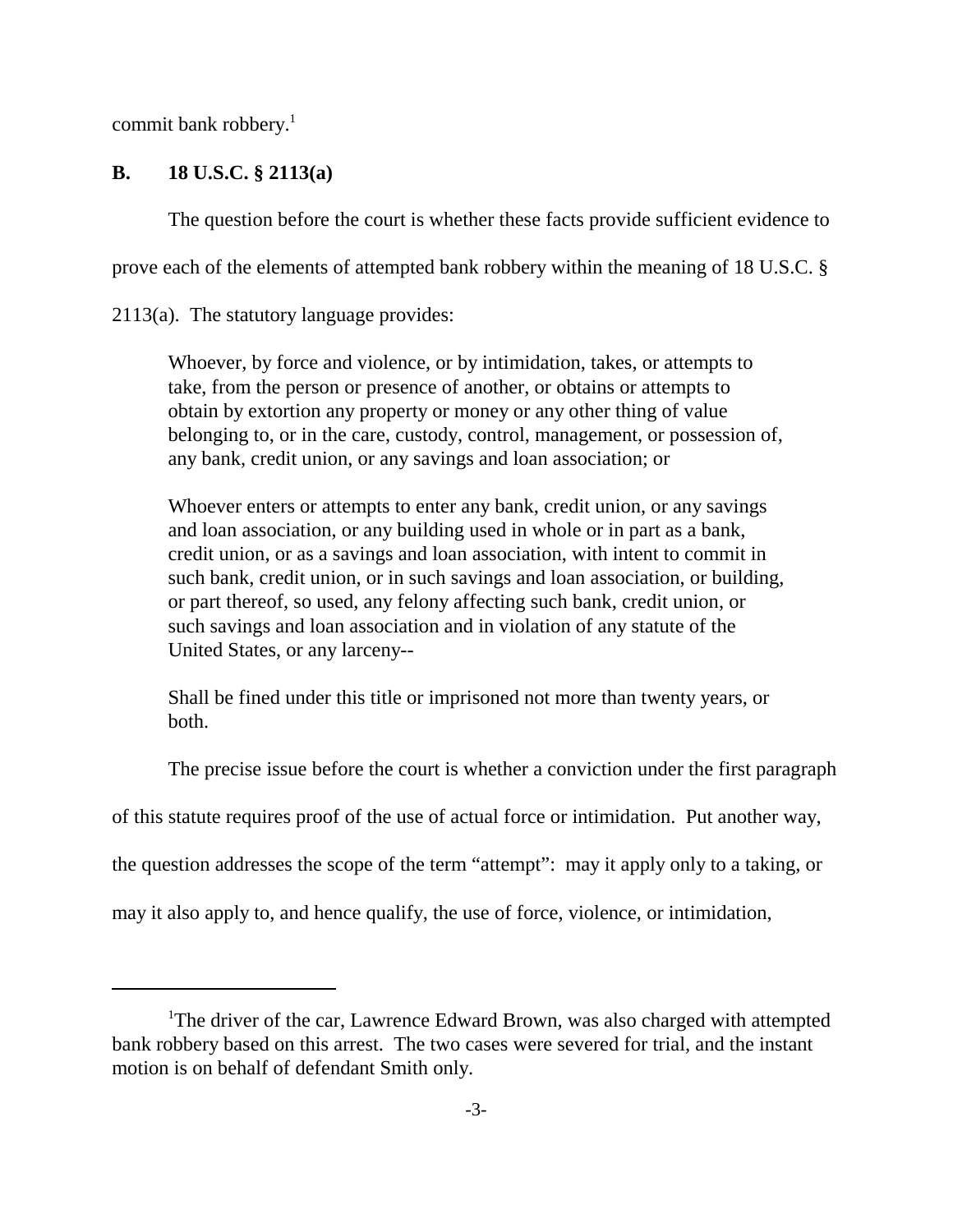obviating any need for the government to prove that actual force, violence, and/or intimidation were utilized?

The Third Circuit has yet to have occasion to comment on this issue, and the courts of appeals that have addressed it are divided. The Seventh and Fifth Circuits have held, in accordance with Smith's reading of the statute, that an actual act of force or intimidation is required for a conviction under the first paragraph. The Second Circuit has held to the contrary and found that a conviction under the first paragraph may be sustained without proof of actual force or intimidation. The Fourth, Sixth, and Ninth Circuits have followed the Second.

#### **The "Wooden Logic" View**

The first court of appeals to discuss § 2113(a) was the Second Circuit, which, in 1976, in *United States v. Stallworth*, 543 F.2d 1038 (2nd Cir. 1976), affirmed a conviction for attempted bank robbery under the statute. In that case, defendants, who were foiled by the FBI after they had entered the bank parking lot but before entering the bank, argued that their conduct was sufficient to support a conspiracy conviction but "did not transcend a hypothetical fixed point on a spectrum of conduct culminating in the substantive offense of bank robbery." 543 F.2d at 1040. The court rejected the defendants' argument that because "they neither entered the bank nor brandished weapons" they did not commit an attempted bank robbery. The court called this argument "wooden logic" under the law of attempt, which does not require "law enforcement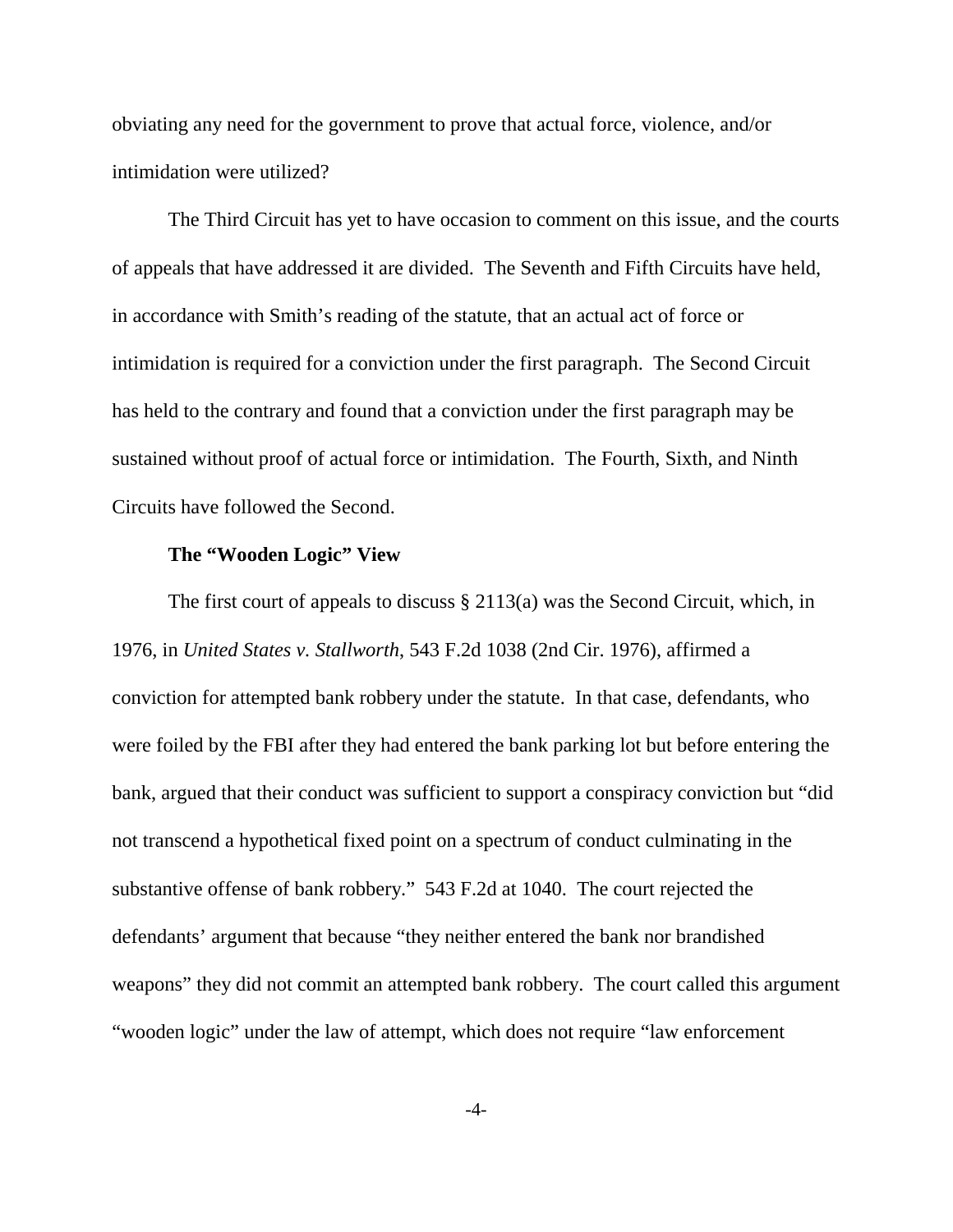officers to delay until innocent bystanders are imperiled." This is indeed a true statement about the law of attempt generally; however, it does not shed much light on the particular law of § 2113(a), the language of which was not part of the Second Circuit's analysis. In fact, the opinion in *Stallworth* does not address the text of § 2113(a) at all and instead discusses the law of attempt as an overall category of crime, noting opinions by Cardozo and Learned Hand on the law of attempt as well as the view promoted in the Model Penal Code. <sup>2</sup> *See id.* at 1040 nn.4, 5. This lack of textual analysis may be understandable, because, so far as one can tell from the *Stallworth* opinion, defendants do not appear to have grounded their arguments in the statutory language either, but rather on whether their conduct was sufficiently advanced to be more than mere preparation. As will be explained below, however, the lack of statutory analysis in the *Stallworth* opinion was to become problematic when later courts actually confronting the statutory question looked

<sup>&</sup>lt;sup>2</sup>As a general rule (as distinct from a statute, such as  $\S 2113(a)$ , containing an attempt provision pertinent to the particular crime), a conviction for an attempted crime requires the prosecution to prove that the defendant had the intent to commit the crime and engaged in conduct constituting a substantial step towards the commission of that crime. *See, e.g.*, *United States v. Hsu*, 155 F.3d 189, 202-203 and n.19 (3d Cir. 1998). This is consistent with the Model Penal Code's definition of attempt, which provides that a "person is guilty of an attempt to commit a crime if, acting with the kind of culpability otherwise required for commission of the crime, he: (a) purposely engages in conduct that would constitute the crime if the attendant circumstances were as he believes them to be; or (b) when causing a particular result is an element of the crime, does or omits to do anything with the purpose of causing or with the belief that it will cause such result without further conduct on his part; or (c) purposely does or omits to do anything that, under the circumstances as he believes them to be, is an act or omission constituting a substantial step in a course of conduct planned to culminate in his commission of the crime." *See* Model Penal Code § 5.01(1).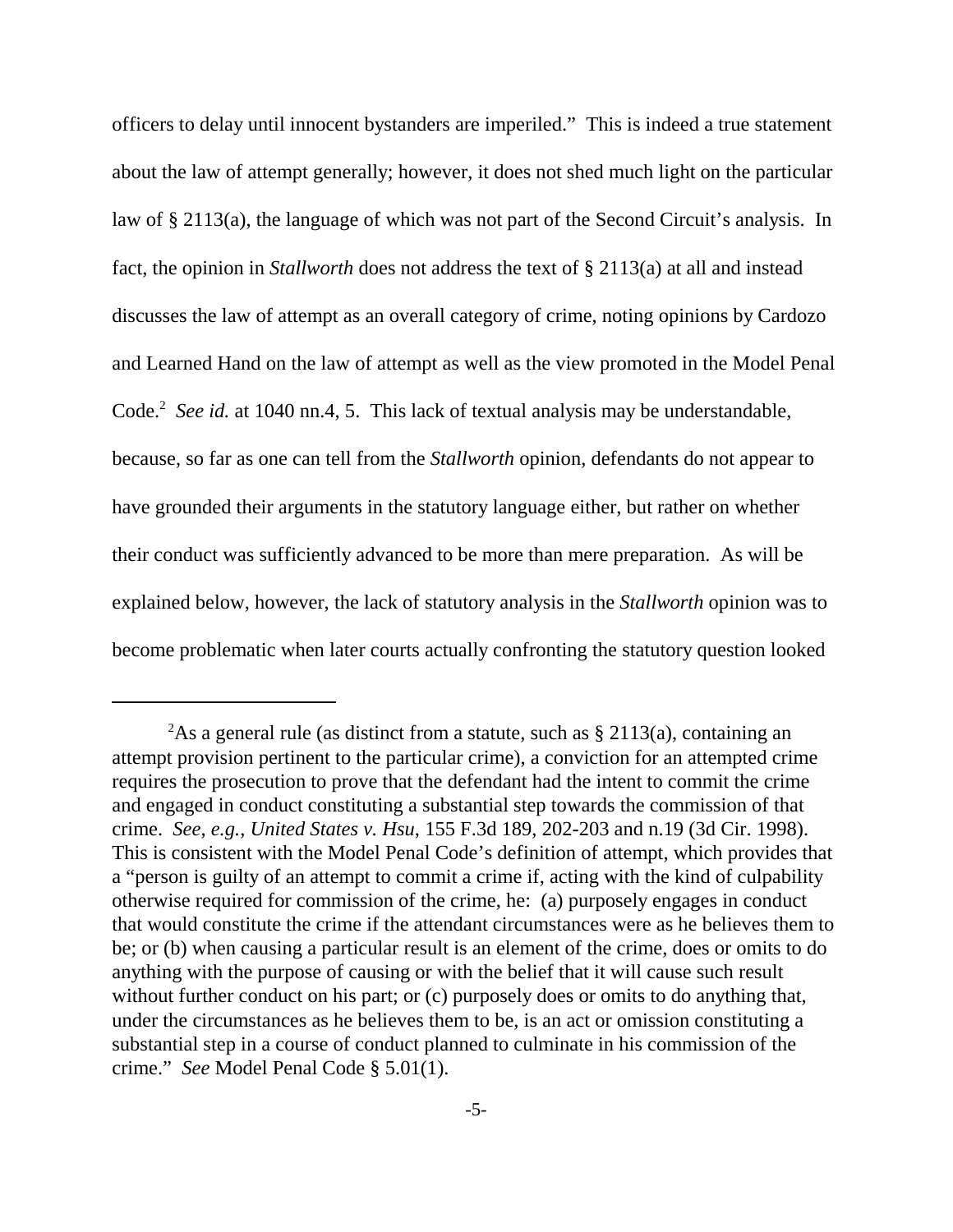to *Stallworth* for answers.

For example, the Second Circuit revisited attempted bank robbery the following year in *United States v. Jackson*, 560 F.2d 112 (2nd Cir. 1977) (*cert. denied*, 434 U.S. 941). The issue of the identity of the specific statutory requirements was more clearly presented, as one of the defendants "contend[ed] that since the statute only mentions attempted taking and not attempted force, violence, or intimidation, it clearly contemplates that *actual* use of force, violence, or intimidation must precede an attempted taking in order to make out the offense of attempted bank robbery." *Id.* at 116 (emphasis in original). However, though the *Jackson* court presented the statutory question as it is presented in this case, the court rested on the *Stallworth* holding without undertaking any statutory analysis. The *Jackson* court engaged in an extensive analysis of the Model Penal Code's attempt provisions and the substantial step test but did not discuss the actual wording of § 2113(a) beyond reciting the "wooden logic" concerns expressed in *Stallworth*.

The Fourth Circuit followed the Second Circuit in *United States v. McFadden*, 739 F.2d 149 (4th Cir. 1984) (*cert. denied*, 469 U.S. 920) by adopting the *Jackson* and *Stallworth* views of attempt and the substantial step test. Responding to the defendants' arguments "that 18 U.S.C. § 2113(a) requires that force and violence or intimidation must accompany the attempt to take property from the custody or possession of the bank," the *McFadden* court repeated the entirety of the *Stallworth* opinion's discussion of the

-6-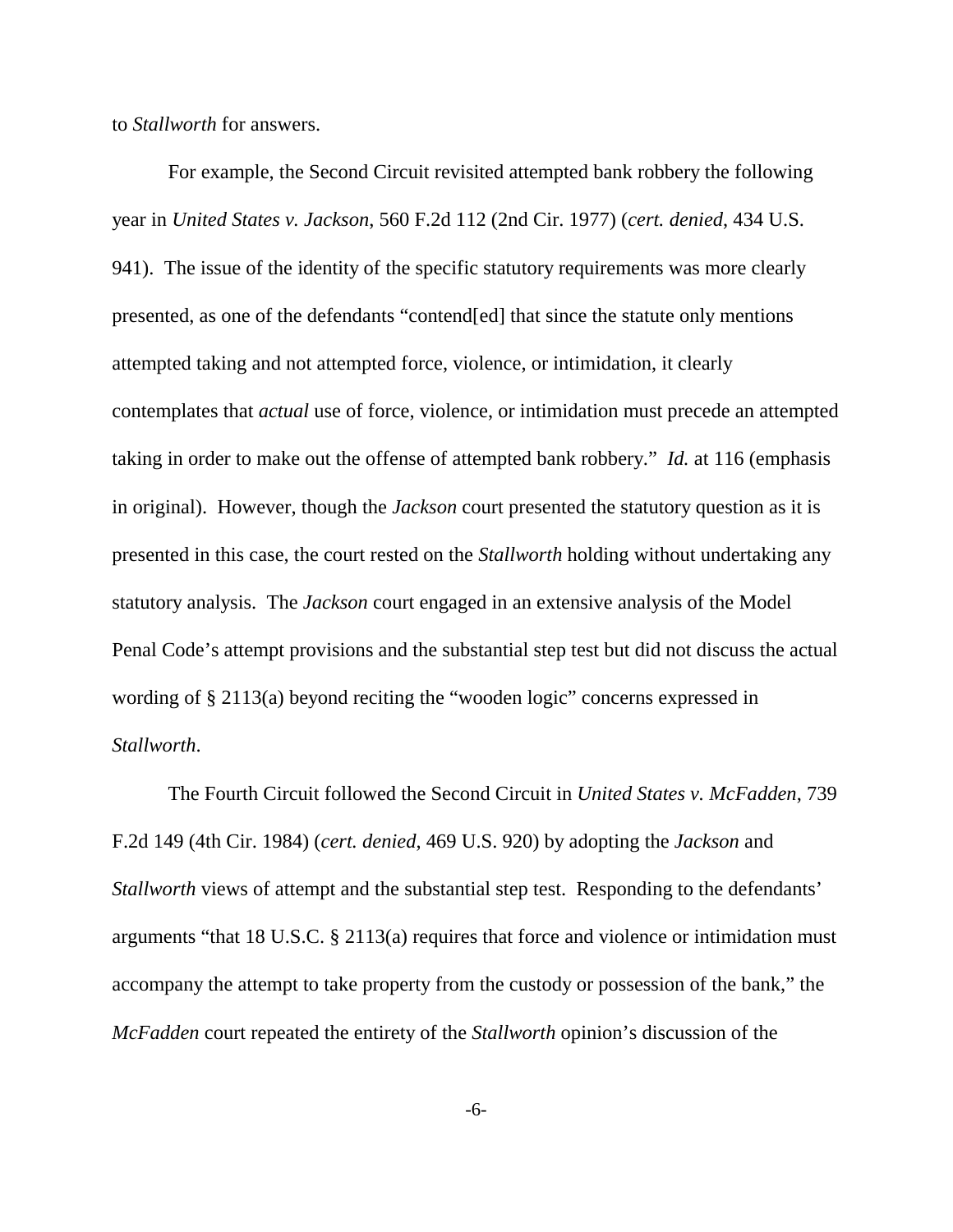"classical elements of an attempt" and also referred to the *Jackson* court's invocation of the Model Penal Code's definition of attempt. *Id.* at 151-52. The *McFadden* court then found that the defendants had acted with the requisite culpability and engaged in conduct constituting a substantial step towards the commission of the crime. Although the defendants had expressly referred to § 2113(a), once again the actual wording of the statute was not parsed.

The Ninth Circuit took a route similar to that of the Fourth Circuit in *United States v. Moore*, 921 F.2d 207, 209 (9th Cir. 1990). The *Moore* court determined that "[c]onviction under section 2113 requires only that the defendant intended to use force, violence or intimidation and made a substantial step toward committing the robbery." *Id.* at 209. Citing *Jackson*, the court further determined that conviction under the statute "does not require the actual use of force, violence or intimidation." *Id.* As in *Stallworth*, *Jackson*, and *McFadden*, the wording of the statute was not discussed.

In 2005, the Sixth Circuit weighed in on this issue, though arguably in dicta, in *United States v. Wesley*, 417 F.3d 612 (6th Cir. 2005). The Sixth Circuit found that defendant Wesley's argument that there was insufficient evidence to support his conviction for attempted bank robbery because he did not use actual force or violence was waived because it had not been argued in his motion for judgment of acquittal. The court went on to comment that even if it was not waived, the court would find the argument without merit. Relying on *Stallworth*, *Jackson*, *McFadden*, and *Moore*, the court found

-7-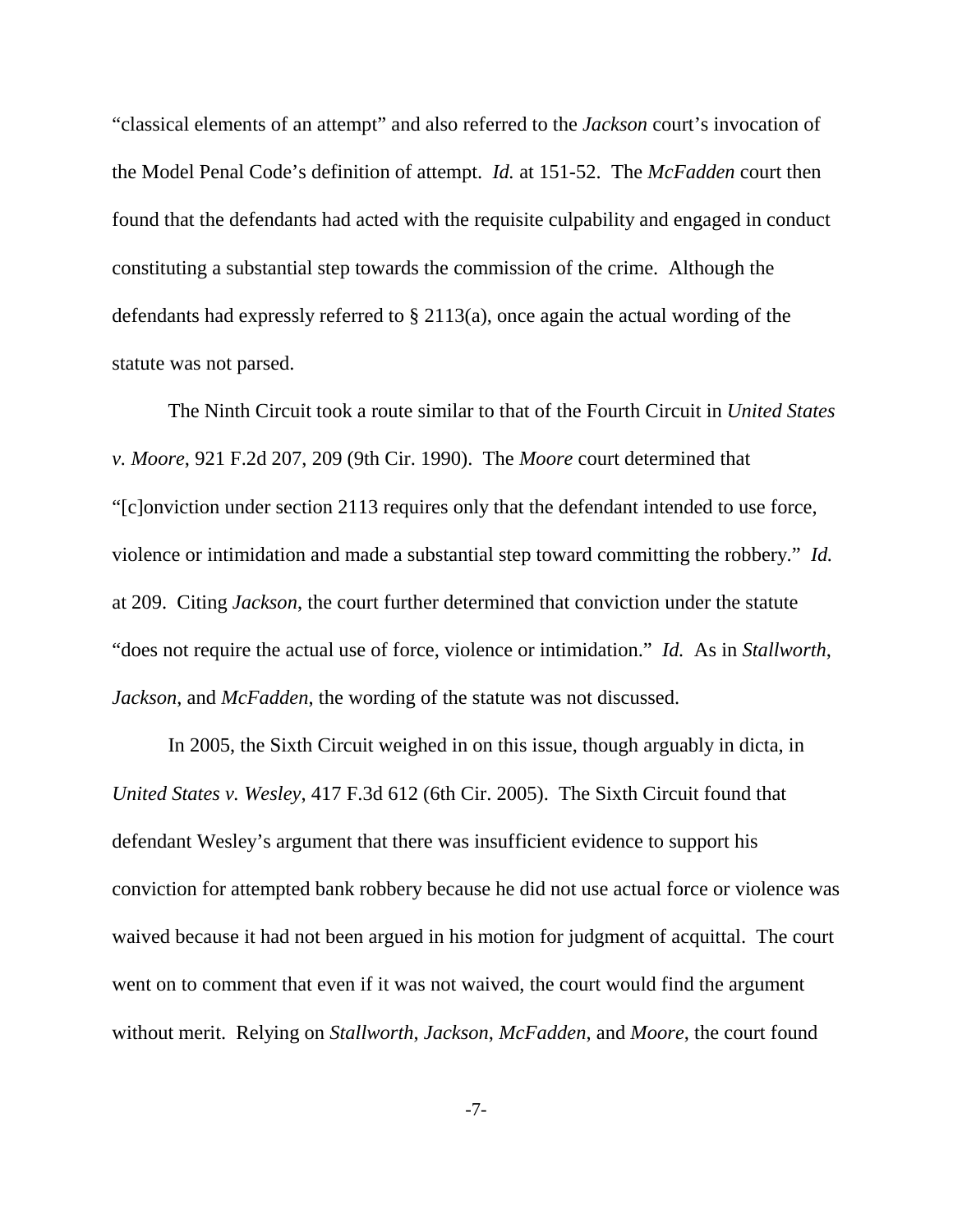that to "read the statute as defendant urges would be inconsistent with our definition of attempt crimes, and would, without reason, require proof that a defendant actually confronted someone in the bank before he could be convicted of attempted robbery." *Id.* at 618. The *Wesley* court then concluded that the "only reasonable interpretation" would be the one urged by the government, that the "statute criminalizes attempted taking 'by force or violence, or by intimidation.'" *Id.*

#### **The Circuit Split**

A year before *Wesley*, the Fifth Circuit had come to a different conclusion in *United States v. Bellew*, 369 F.3d 450 (2004). Defendant Bellew, wearing an obvious wig and carrying a briefcase, went into a bank and asked to speak with a manager. A manager was unavailable, and Bellew left. He later returned and was told the manager was still unavailable but would be free that afternoon. Bellew left again, and after bank employees informed the manager of Bellew's behavior, the manager called the police. The police arrived and saw Bellew walking towards the bank. The police confronted Bellew at his vehicle and eventually apprehended him.

Bellew argued that, because he had not committed an actual act of intimidation as required by the statute, the evidence did not support a conviction for attempted bank robbery under § 2113(a). The government argued that attempted intimidation was sufficient to support a conviction.

The Fifth Circuit found the views of the Second and Fourth Circuits unpersuasive.

-8-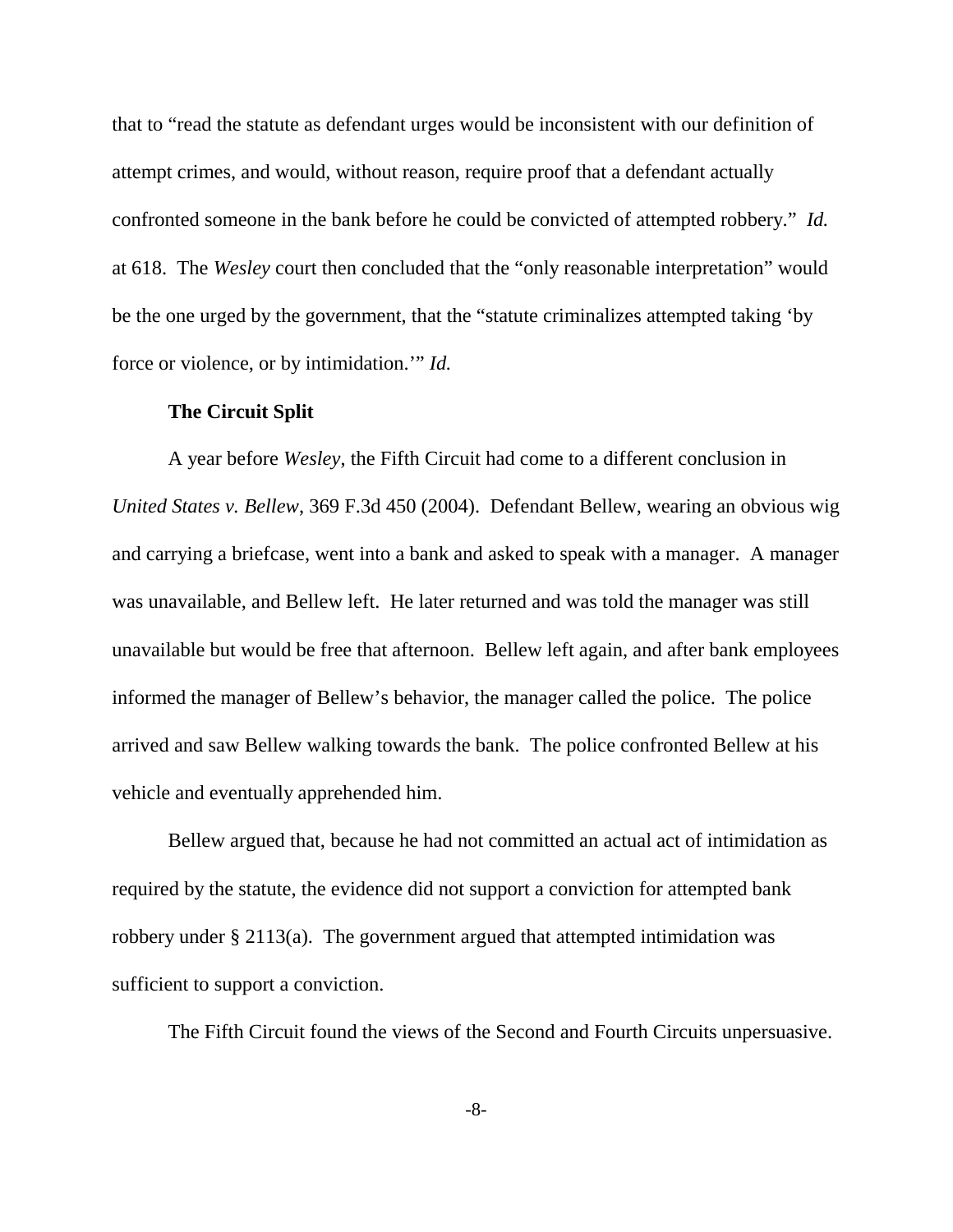The *Bellew* court noted that the Second Circuit in *Jackson* "explicitly rejected the idea that attempted intimidation was insufficient," but did so "without analyzing the text of Section 2113(a)." 369 F.3d at 456. And the *Bellew* court went on to observe that "the Fourth Circuit [in *McFadden*] followed the Second Circuit's *Jackson* opinion," and did so "without analyzing the relevant text of the statute. *Id.* The *Bellew* court, "focus[ing] on the relevant text itself," found the 'actual act of intimidation' reading to be the most natural reading of the text." *Id.* at 454.

The Seventh Circuit recently adopted the Fifth Circuit's rationale. *United States v. Thornton*, 539 F.3d 741 (7th Cir. 2008). The *Thornton* court noted the different conclusion reached by the Second, Fourth, Sixth, and Ninth Circuits, but did "not find these cases persuasive because they omit an appropriate statutory analysis." *Id.* at 747. Determining that the task was to "simply read the text," the Seventh Circuit then found that "[u]nder a straightforward reading of  $\S 2113(a)$ ," "...whoever, by force and violence, or by intimidation, takes or attempts to take. . .," " the 'attempt' language relates only to the taking and not to the intimidation." *Id.* The *Thornton* court went on to observe that acceptance of the government's position that "all that is necessary is that a defendant attempt to intimidate while attempting to rob a bank" would require that "the statute [begin] with 'Whoever attempts by force and violence or intimidation to take.'" The court then held, "Accordingly, actual force and violence or intimidation is required for a conviction under the first paragraph of  $\S 2113(a)$ ."

-9-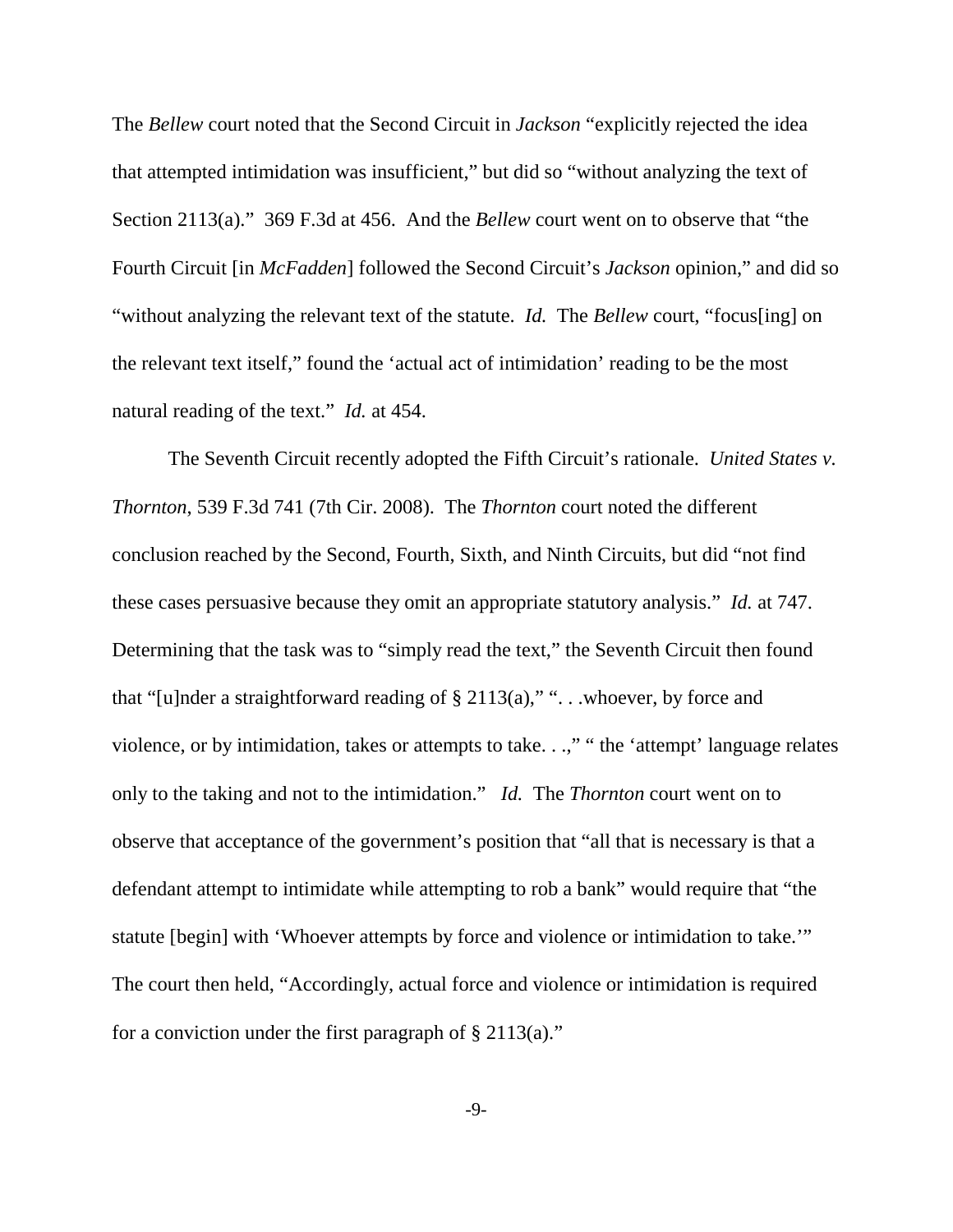#### **The Third Circuit**

As noted above, the Third Circuit has not yet had occasion to comment on the meaning of § 2113(a). In addition to arguing that this court should follow the Second, Fourth, Sixth, and Ninth Circuits, rather than the Fifth or Seventh, the government urges the court to look to two non-precedential opinions from the Third Circuit for guidance. *United States v. Sawyer*, 39 F. App'x 785 (3d Cir. 2002); *United States v. McLaughlin*, 82 F. App'x 741 (3d Cir. 2003). In both these cases the defendants were convicted of attempted bank robbery.

In *Sawyer*, the defendant's challenge to the sufficiency of the evidence upon which he was convicted was evaluated under the "substantial step" rubric. *Sawyer*, 39 F. App'x at 787. However, it is not clear that the defendant grounded his challenge in the language of § 2113(a), and in any event the *Sawyer* panel did not discuss the statutory issue facing this court. Similarly, in *McLaughlin*, the panel noted that the defendant's conviction for aiding and abetting an attempted bank robbery required that the defendant "act with the intent to aid and abet an armed bank robbery and took a substantial step toward carrying out that intent" without referencing the statutory language at all. *McLaughlin*, 82 F. App'x at 744. Thus, these cases shed no light on the statutory construction question which Thysone Smith has raised and which this court must answer.<sup>3</sup>

<sup>3</sup> Both cases cite *United States v. Cicco*, 10 F.3d 980 (3d Cir. 1993) as support for their use of the substantial step test. However, *Cicco* is not about bank robbery; the prosecution in that case was brought under 18 U.S.C. § 601, and the alleged attempt was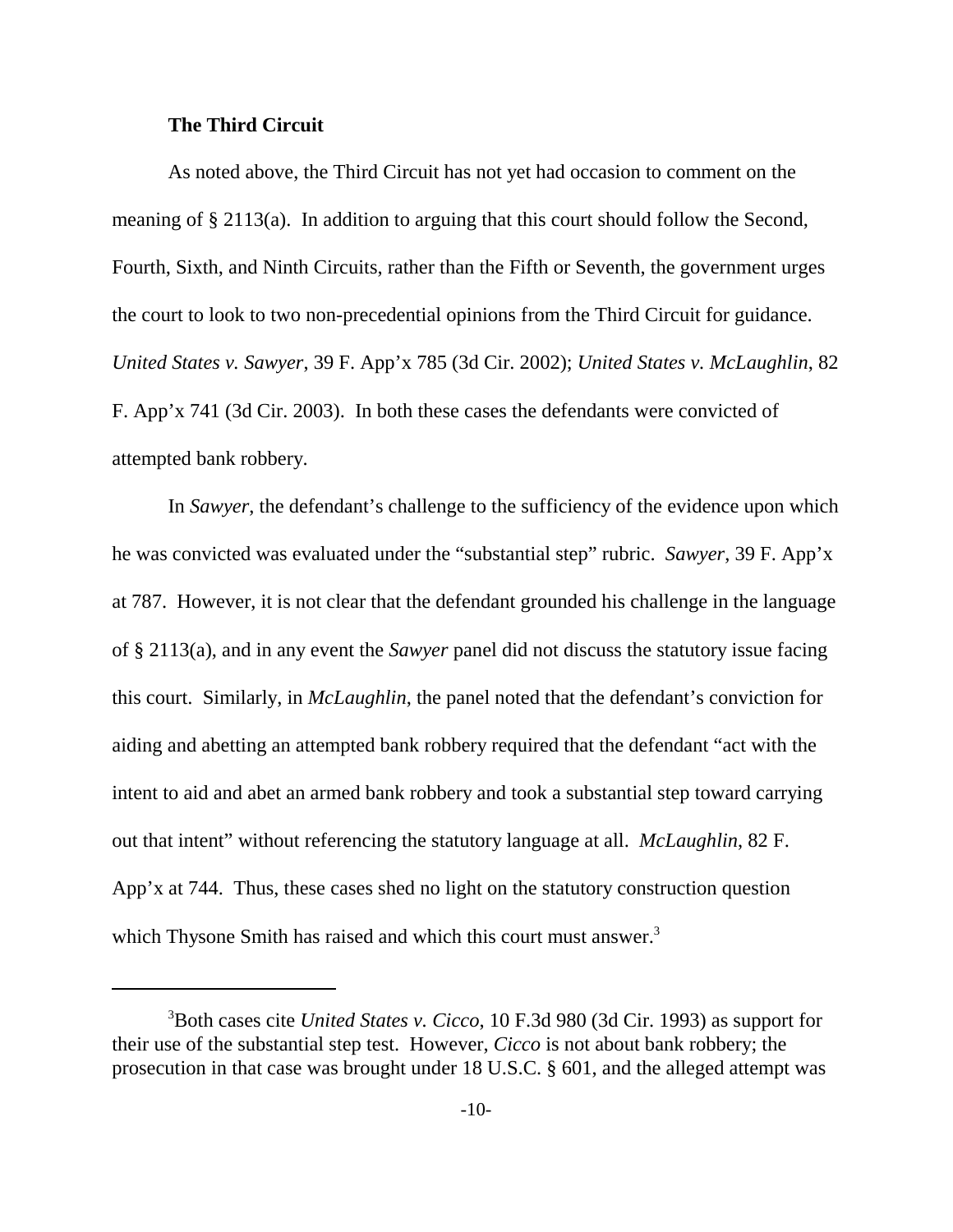### **Statutory Analysis**

Like the Fifth and Seventh Circuits, this court finds that the analysis starts and ends with the statutory language. A review of the first sentence of § 2113(a) helps to set out the different clauses at issue:

Whoever, by force and violence, or by intimidation, takes, or attempts to take, from the person or presence of another, or obtains or attempts to obtain by extortion any property or money or any other thing of value belonging to. . . any bank. . . shall be fined under this title or imprisoned not more than twenty years, or both.

The government argues that: "Simply by virtue of its placement in the statute, the phrase 'by force and violence, or by intimidation' modifies the word 'takes' and establishes the type of 'takings' that the statute prohibits. And when the statute repeats the word 'take' in the phrase 'attempts to take,' we should understand that 'take' there to be the same type of takings established earlier–namely, takings effectuated 'by force and violence, or by intimidation.' The statutory drafters need not have repeated 'by force and violence, or by intimidation' in the attempt language, since its meaning was imported with the type of prohibited 'takings.'" Opp. at 6.

The government's proposed construction of the statute is ingenious. But is it, also, persuasive?

It occurs to me that there is a mode of testing whether the government's parsing of

an attempt to coerce municipal employees into performing services for a political party as a condition of employment.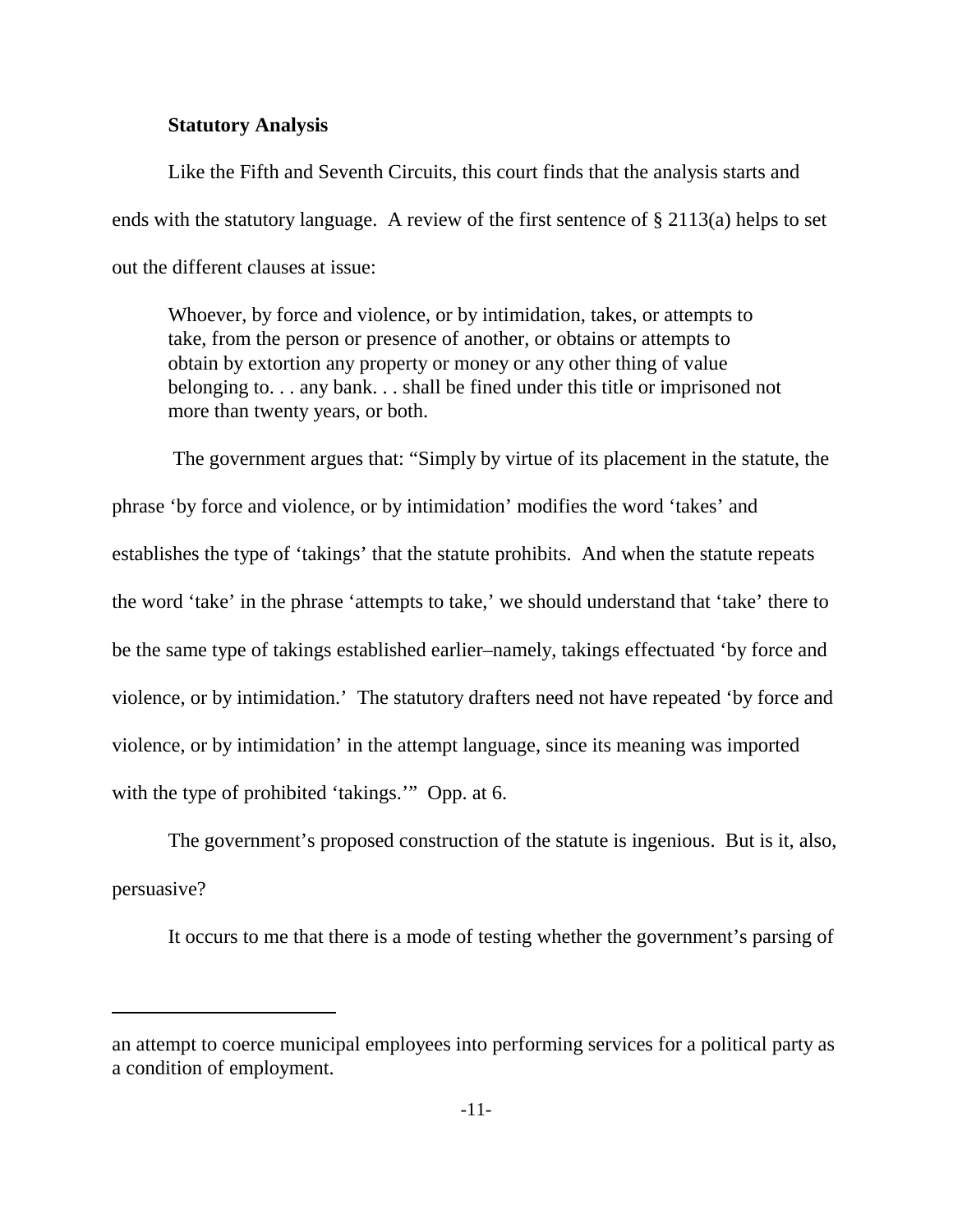§ 2113(a) is correct. The test I have in mind is a simple one. It is not a test which, as I see it, can be expected to yield a conclusive answer. But I do expect that it will offer some guidance as to the likelihood that Congress intended the words it enacted to carry the meaning that the government attributes to those words–guidance, that it is to say, as to what crimes Congress encompassed in § 2113(a).

The test is as follows: Let us put ourselves in the position of a young lawyer who is assistant counsel to a Congressional committee. Following a meeting of the committee, at which the assistant counsel was not present, the chief counsel tells her that she is to draft a bill that the committee, unanimously, has agreed on as to substance–a bill which, when drafted, is to be introduced by the committee chairman.

The agreed substance is straightforward. The purpose of the bill is to protect banks and similar financial institutions from unlawful deprivations of money and other items of value that belong to or are in the custody of such institutions. The bill is to criminalize two forms of conduct: first, to take an asset of a bank or similar institution by force and violence, or by intimidation; and second, to attempt to take an asset of such an institution by force and violence, or by intimidation.

Pursuant to the chief counsel's instruction the assistant counsel develops three drafts.

Her preferred draft is:

Whoever takes, or attempts to take, from any person, by force and violence, or by intimidation, something of value belonging to or in the custody of a bank, credit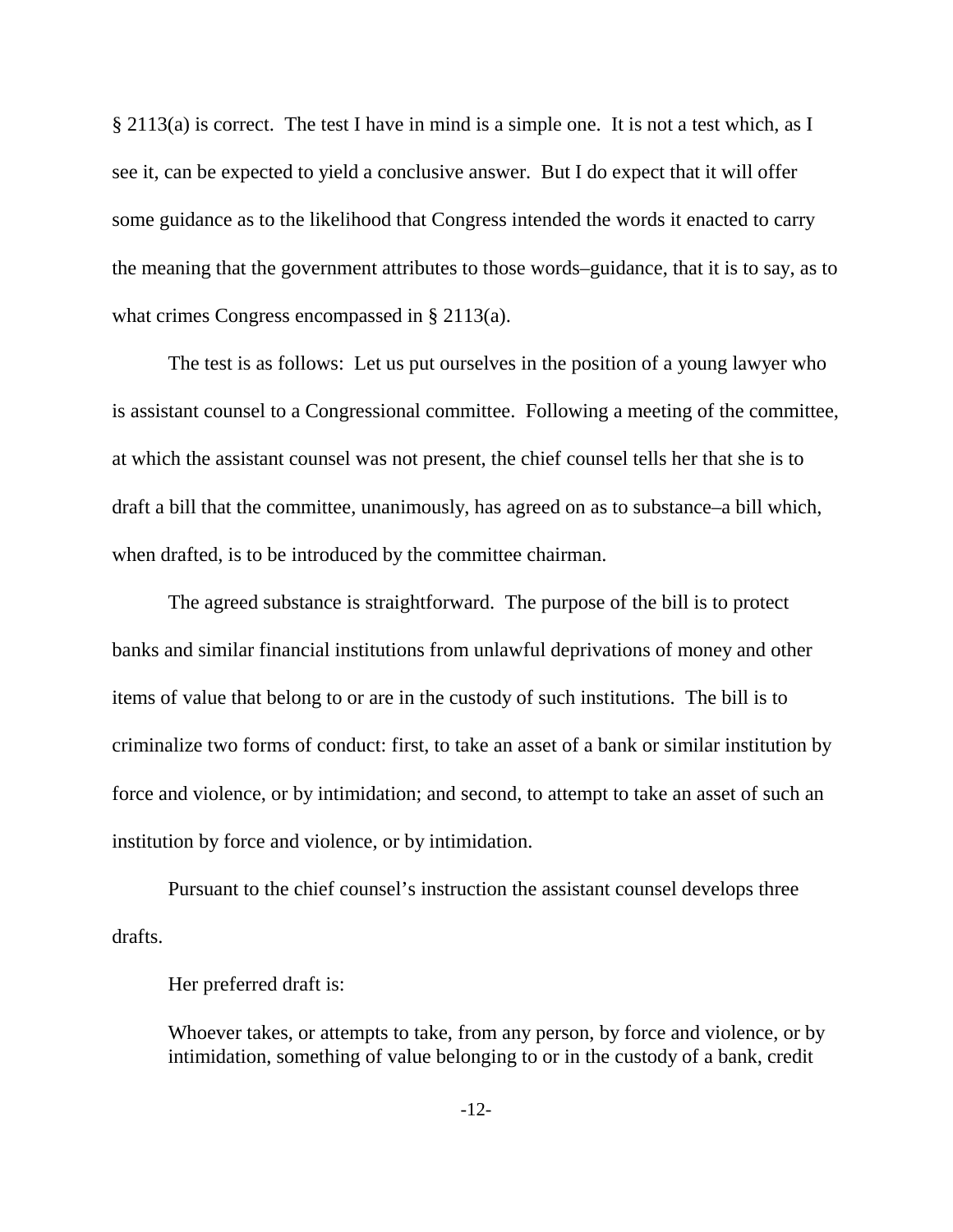union, or savings and loan association [shall be imprisoned and/or fined].

The assistant counsel also offers her chief what she regards as an adequate, but

more complex-in-articulation, alternative:

Whoever takes, from any person, by force and violence, or by intimidation, something of value belonging to or in the custody of a bank, credit union, or savings and loan association, or whoever attempts the foregoing, [shall be imprisoned and/or fined].

In addition she suggests (but, given the awkwardness of the redundant phrasing,

with not very much enthusiasm) a third possibility:

Whoever takes, by force and violence, or by intimidation, or whoever attempts to take, by force and violence, or by intimidation, from any person, something of value belonging to or in the custody of a bank, credit union, or savings and loan association [shall be imprisoned and/or fined].

None of the three drafts is elegant, but in each draft the syntax accomplishes the

purpose of defining as crimes both an actual *taking* by force and violence, or by

intimidation, and an *attempt* to take by force and violence, or by intimidation. In each

draft it is clear that the *taking* by force and violence, or by intimidation, may be actually

accomplished or may simply be intended but not realized.

The test, then is whether the syntax in the statute actually enacted matches, in

meaning, any of the three drafts discussed above. It does not. The language of §2113(a)

provides:

Whoever, by force and violence, or by intimidation, takes, or attempts to take, from the person or presence of another, or obtains or attempts to obtain by extortion any property or money or any other thing of value belonging to. . . any bank. . . [shall be imprisoned and/or fined].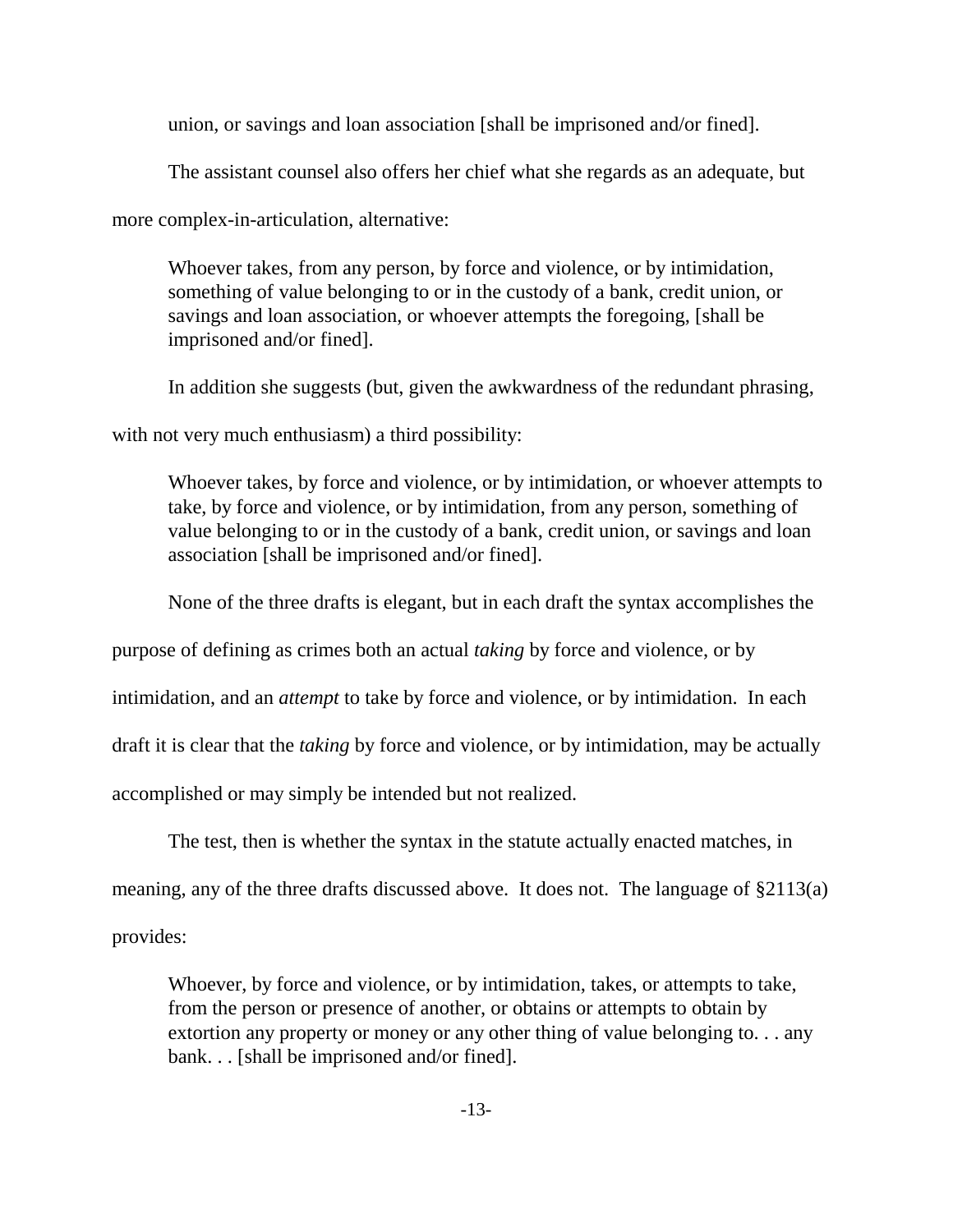In this fourth version, the version actually enacted in the United States Code, the placement of "by force and violence, or by intimidation" before "takes, or attempts to take" establishes that it modifies both actions and thereby defines what is prohibited–namely, takings that are, through the use of force and violence, or intimidation, effectuated or attempted to be effectuated. The language cannot support an interpretation that "attempt" can modify the "by force and violence, or by intimidation" clause. It is the other way around–both a taking and an attempted taking are modified by the requirement that the individual committing the taking or the attempted taking used "force and violence, or. . . intimidation."

In order to place the disputed statutory language, which is the initial clause of §2113(a), in full context it may be useful to look once again at the entire first sentence of §2113(a).

Whoever, by force and violence, or by intimidation, takes, or attempts to take, from the person or presence of another, or obtains or attempts to obtain by extortion any property or money or any other thing of value belonging to. . . any bank. . . shall be fined under this title or imprisoned not more than twenty years, or both.

This opening sentence embraces two sorts of offenses. The first involves an unlawful–"by force and violence, or by intimidation"–taking or attempted taking (of a thing of value from a bank or similar institution). The second involves an unlawful obtaining or attempted obtaining (of a thing of value from a bank or similar institution) by extortion. But not only does the second offense differ as to the process by which it is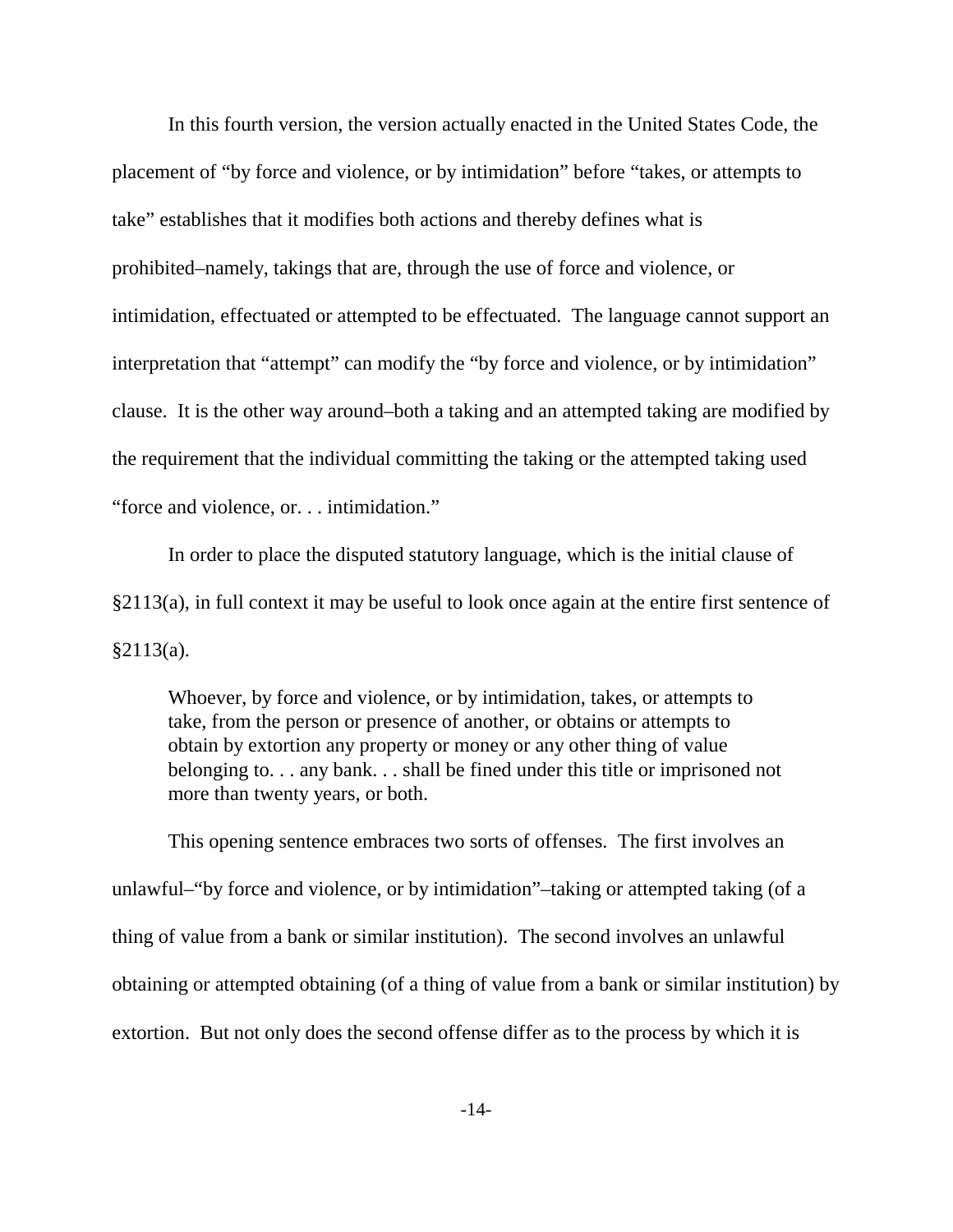accomplished–namely, extortion–the syntax also differs. The phrase "by extortion" follows, rather than precedes, the obtaining or attempted obtaining. The "by extortion" language conforms to the three suggested phrasings of the statute drafted, a few paragraphs ago, at the request of the hypothetical congressional committee. The difference between the "by force and violence, or intimidation" syntax and the "by extortion" syntax is strong evidence that the drafters of §2113(a) understood the difference.

The government contends that to require an act of actual force, violence, or intimidation for an attempted bank robbery conviction would be contrary to Congress's intent in passing the statute. However, it is not at all clear that Congress intended to cover, in the first paragraph of  $\S 2113(a)$ , unsuccessful robberies that did not involve the use of force, violence, or intimidation. The Supreme Court, in *Prince v. United States*, 352 U.S. 322, 325 (1957), discussed how the statute, which it acknowledged has an "inconclusive" legislative history, was amended in 1937 to cover a broader array of conduct than that which was originally criminalized when the statute was enacted in 1934. The original statute covered only "robbery, robbery accompanied by an aggravated assault, and homicide perpetrated in committing a robbery or escaping thereafter." *Id.* at 325. The 1937 amendments were designed to add other crimes less serious than robbery, and these amendments included what is now the second paragraph of § 2113(a), which makes it a crime to enter or attempt to enter any bank with the intent to commit a felony.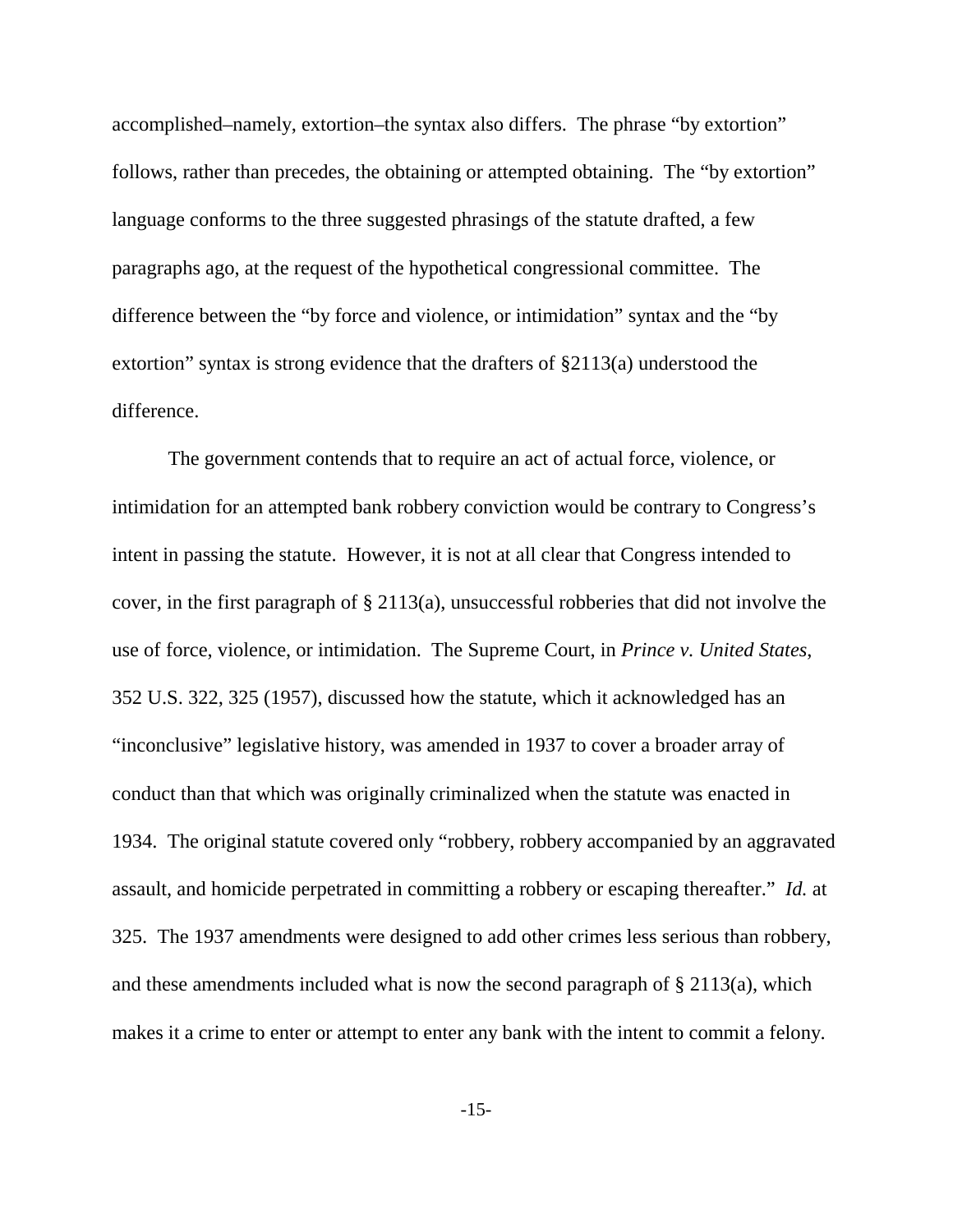*Id.* at 326.

In his letter proposing the bill, the Attorney General declared that 'incongruous results' had developed under the existing law. He cited as a striking instance the case of '\* \* \* a man (who) was arrested in a national bank while walking out of the building with \$11,000 of the bank's funds on his person. He had managed to gain possession of the money during a momentary absence of one of the employees, without displaying any force or violence and without putting anyone in fear-necessary elements of the crime of robbery-and was about to leave the bank when apprehended. As a result, it was not practicable to prosecute him under any Federal statute.' The Act was amended accordingly to add other crimes less serious than

*Prince*, 352 U.S. at 325-26.

robbery.

As amended, the 1937 version of the statute included robbery, unlawful entering,

and larceny in one paragraph. Since 1937, the statute has been amended a few other

times. Amendments broadened the definition of "savings and loan association" to include

other types of financial institutions, altered the threshold levels of money taken, and

changed the allowable punishments. Of particular note, the statute's revision in 1948

"segregated the larceny provisions in § 2113(b), leaving robbery and unlawful entry in §

2113(a)." *Prince*, 352 U.S. at 326 n.6. As discussed in *Prince*, this revision, according to

the legislative history, made "no substantial change." The statute in its current form

provides:

Whoever, by force and violence, or by intimidation, takes, or attempts to take, from the person or presence of another, or obtains or attempts to obtain by extortion any property or money or any other thing of value belonging to, or in the care, custody, control, management, or possession of, any bank, credit union, or any savings and loan association; or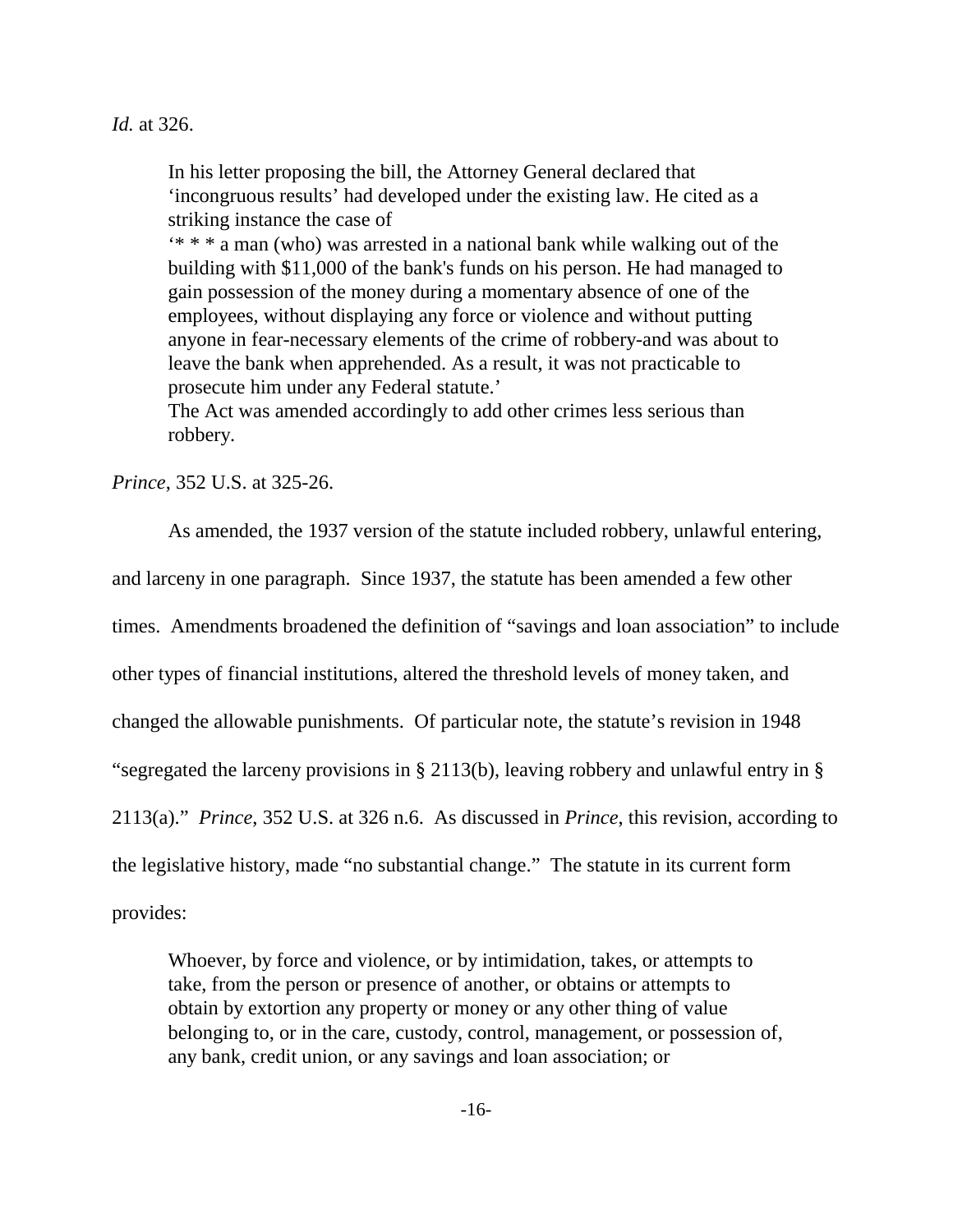Whoever enters or attempts to enter any bank, credit union, or any savings and loan association, or any building used in whole or in part as a bank, credit union, or as a savings and loan association, with intent to commit in such bank, credit union, or in such savings and loan association, or building, or part thereof, so used, any felony affecting such bank, credit union, or such savings and loan association and in violation of any statute of the United States, or any larceny--

Shall be fined under this title or imprisoned not more than twenty years, or both.

It seems that, under the government's view as argued in this case, the individual in the situation presented by the Attorney General could presumably be prosecuted under the first paragraph if he intended to use force, violence, or intimidation, even though he did not have to because the bank employees were absent. However, Congress's response to the Attorney General's request for assistance was not to try to fit this conduct under the first paragraph, but rather to enact the provision which became the crime described in the second paragraph, a crime which has different requirements and clearly does not require the use of force and violence, or intimidation, or extortion. *Id.* Importantly, a conviction under this second paragraph is punishable by up to twenty years in prison, the same amount of time as a conviction under the first paragraph.

This second paragraph also responds to the government's concern that an interpretation which requires the use of actual force, violence, or intimidation for a conviction of attempted bank robbery will "substantially undermin[e] the ability of law enforcement to curb violent crime." Supp. Opp. at 10. The Fifth Circuit in *Bellew*, knowing that it was creating a circuit split in holding that the first paragraph did not apply

-17-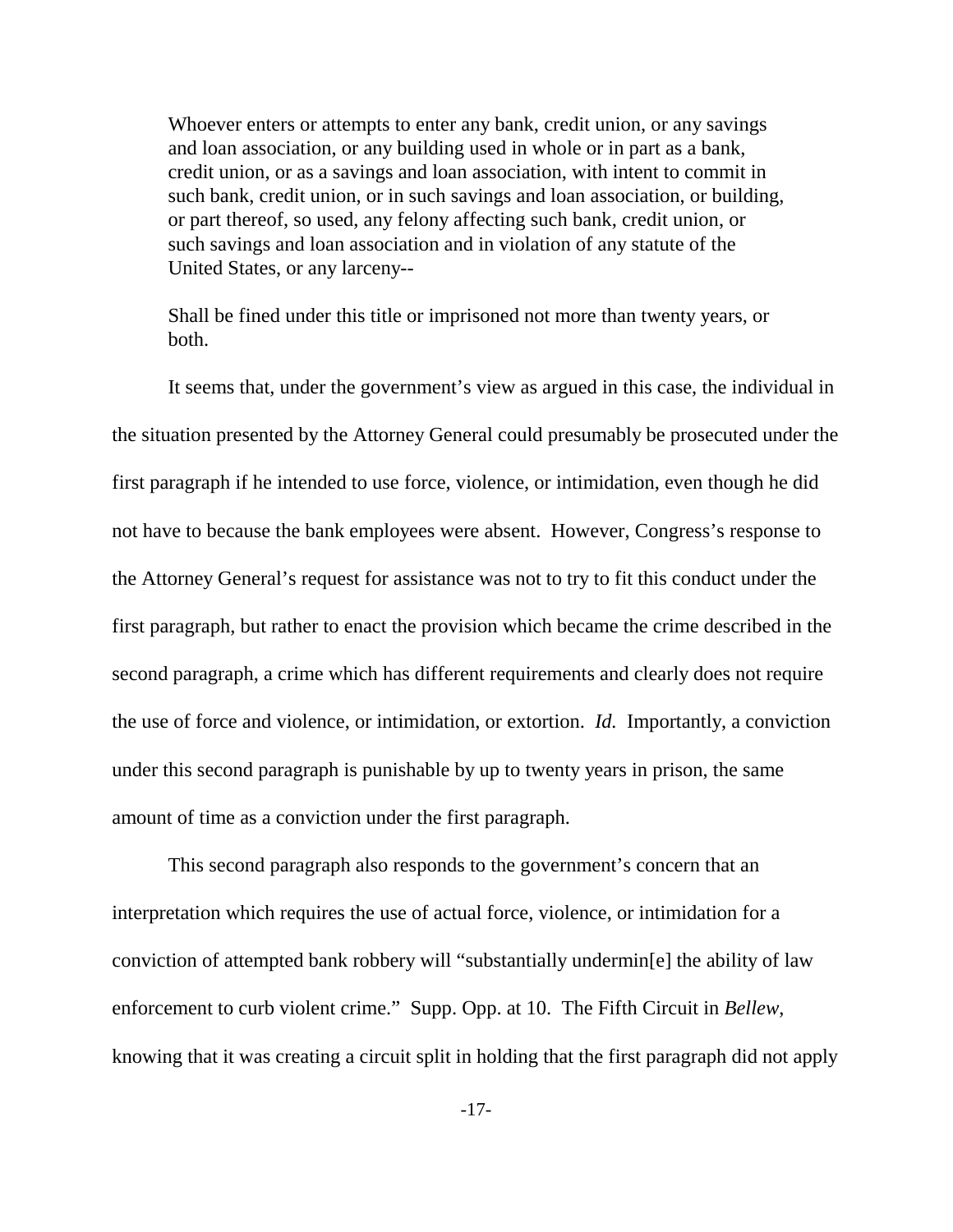to an attempted taking without force or intimidation, noted that the existence of the second paragraph ought to mitigate any discrepancies in punishment between the circuits for the same crime. The Sixth Circuit in *Wesley* responded to this, noting that the second paragraph would not apply to defendants who do not "enter or attempt to enter" the bank and finding that there would still be some conduct not covered by this view of §2113(a). Wesley, 417 F.3d at 618 n.1.<sup>4</sup> A concern of this kind ought not to control the construction of the statute. A generalized fear that some bad conduct will escape federal prosecution, particularly where it may in fact constitute violations of other lesser state or federal laws, will not be sufficient to warrant refraining from reading a statute in accordance with its plain language.

It seems that the government, in its charging choices and in its explanation of the issues in this case, views the situation as one covered by general rules and "the longstanding law of attempt crimes" with its requirement that the government prove an intent to commit the crime and a substantial step towards committing the crime. The problem in this case is that the government seeks to have more of the elements satisfied by an attempt than that statutory language permits. The government charges, in essence,

<sup>&</sup>lt;sup>4</sup>For reasons that are not part of the record, Smith was not charged under this second paragraph, and so the question of whether Smith's actions (being in a stationary vehicle outside the bank, in possession of BB guns and other paraphernalia useful for bank robbery) constituted an attempt to enter the bank to commit a felony is not before the court.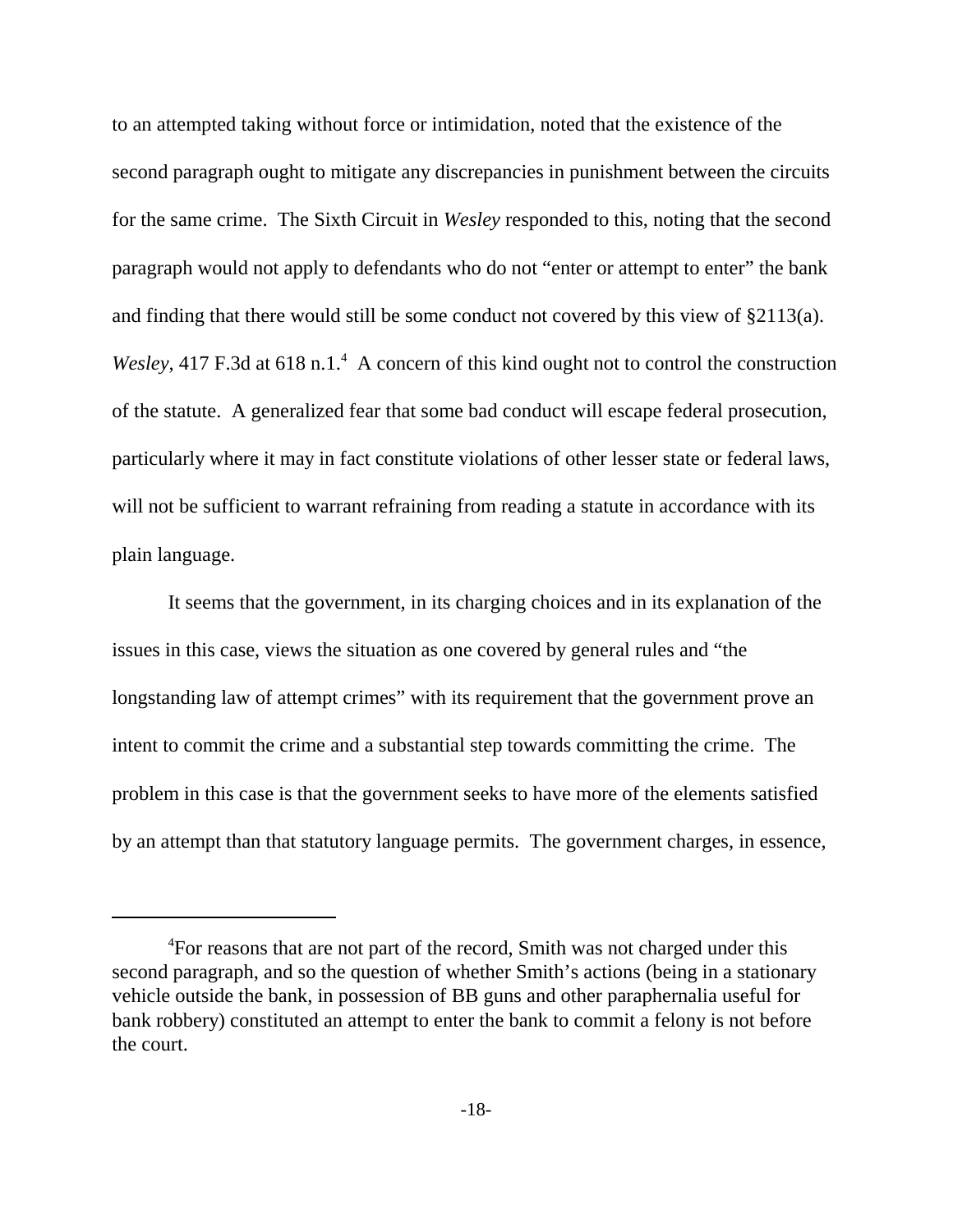that defendant attempted to use force and violence or intimidation to attempt a taking. But the statute specifically provides what may be charged as an attempt–and that is the use of force and violence, or intimidation, to attempt a taking.

This court therefore agrees with the conclusions of the Fifth and Seventh Circuits and finds that a conviction under § 2113(a) for attempted bank robbery requires some evidence that the defendant actually used force and violence or intimidation in attempting to commit the robbery.

#### **Defendant's Motion**

No reasonable juror could find that defendant's actions–sitting in a parked vehicle, outside a bank, with masks and BB guns to be used in robbing it–constituted force and violence, or intimidation as required by the § 2113(a). As a result, the government has failed to prove an element of the offense, and defendant's motion for judgment of acquittal on the attempted bank robbery charged in Count Three must be granted. The conviction on that count will be vacated. An appropriate order accompanies this opinion.